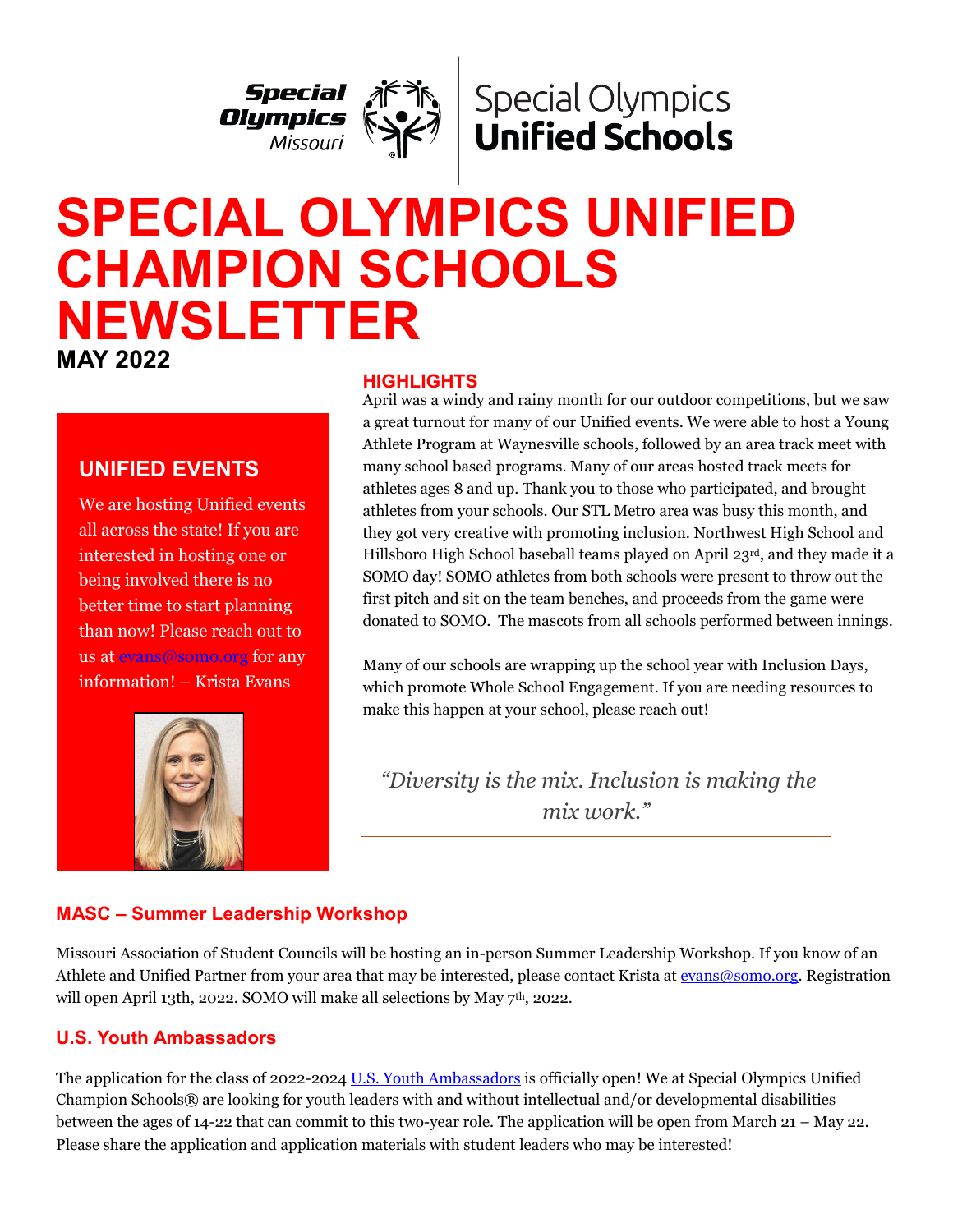



# **UCS LIAISON SURVEY**

The UCS Liaison Survey launched last month. The survey will run for 2 months and close on June 3rd. If you did not receive the email with your schools survey link, please let us know. I do have access to your schools survey links, and I can send them to you if you did not receive the original email.

#### **HOW CAN YOU BE INVOLVED?**

We are back up and going at SOMO with events all around the state! With these events we are looking for volunteers! If you would like information on events you can volunteer at check out somo.org/volunteer/.

An inclusion revolution is a one day unified event where those with and without intellectual disabilities play together. The main goals are to break down barriers, educate students on the importance of inclusion, and provide a meaningful experience for all participants. These are meant to be whole school engagements and even surrounding schools with their special education departments.

Young Athlete Programs (YAP's) are a great way to work with younger schools in your district. YAP is for those 2-7 with and without intellectual disabilities where we play games to work on motor and social skills, as well as introduce them to our sports that we offer year-round. We meet once a week and this can be done either during the school day, or after school. For more information or if you are interested please feel free to reach out to me, we are excited to help you get things started!

#### **RESOURCES**

Want to find more ways to engage your students with inclusion? Check out our Unified Classroom that has lessons on identity, teamwork, empowerment, leadership, appreciation, and so many more! All of the lessons have different grade levels, unified talks, with onjectives and standards! [www.generationunified.org/unified-classroom](https://cn5pf04.na1.hubspotlinks.com/Btc/W1+113/cN5pF04/VXcC-v8-1JMhW7rV4TM2Y1j9CW7RdXLG4B40BXN7swVw73lSbNV1-WJV7CgZtJW8BqgX8439vDSW2pLj7y8vk-yXN437VpCsv6sfW5GRxrM16ZRk7W3qHCZ54-MNVtW7BJKSZ3DbrjnW7bLHy52Xj6szW1stV5Q6nbBp-W2pYM_w2fBV-rW12_TRK6gzL15N5cz8jK_sSPDW8j96sj5l28jWW4jG0k-70X2RRW8-L5y63kdb1SW2Lr4qC8THN-QW12NP8j55CVQ0W3dtD9T5MxszDW2h3zSz6Mvj8BW36yDCH4QcPxMW21Wg0Y7ShckjN2tmsjrmtWplW5jLNTz8pLd8z3bZw1)

#### **SCHOOL VISITS**

As we approach the end of the school year, I would love to start brainstorming for next year. If you would like to meet please reach out to me at [evans@somo.org.](mailto:evans@somo.org)

#### **SOMO SCHOOL SURVEY**

Please take a moment and fill out our survey so we can continue to serve you and your students creating a place where everyone feels welcome!<https://form.jotform.com/213266085825055>